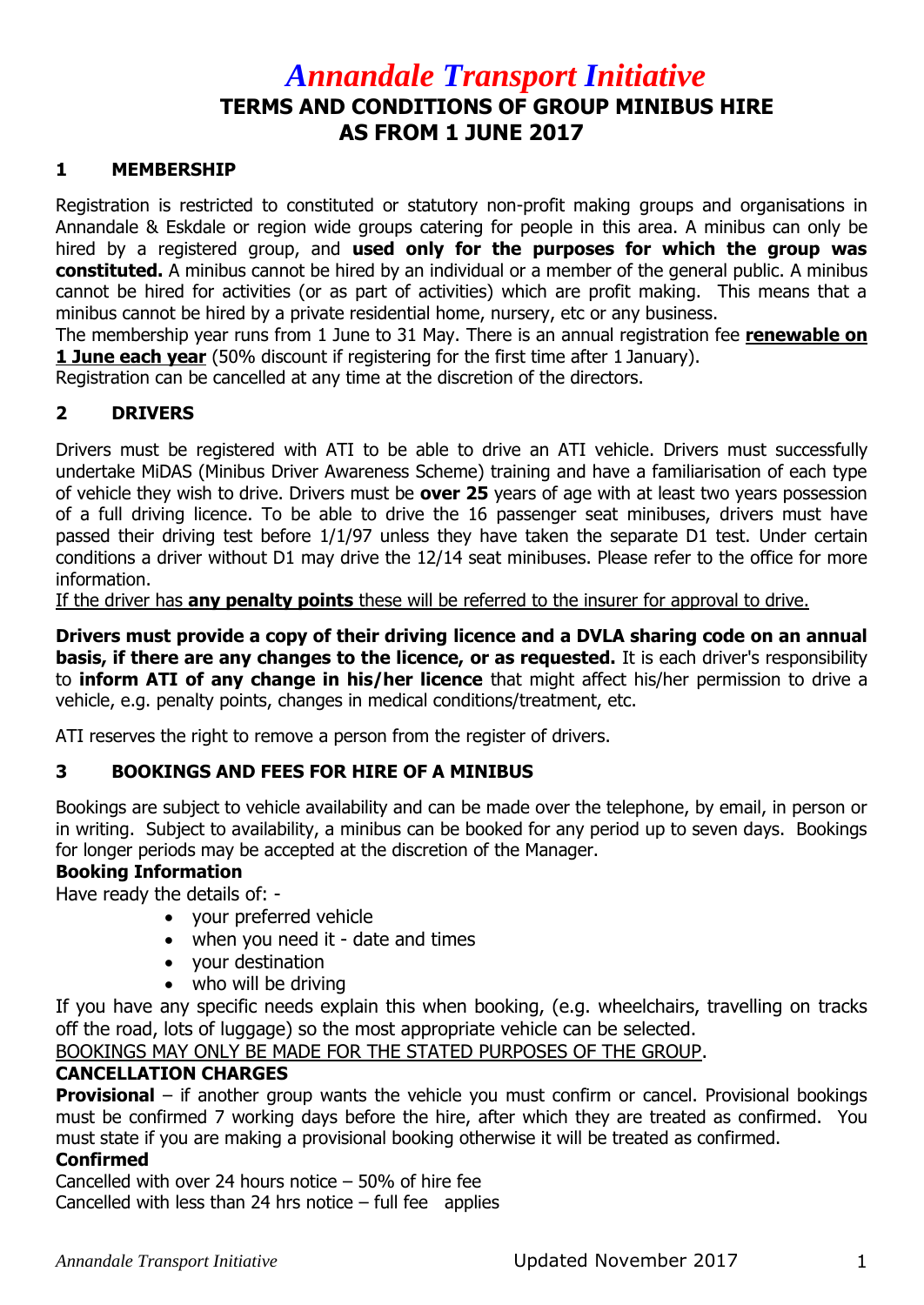# **Charges**

- 6 hour minimum charge with an hourly charge thereafter.
- Special rate applies to overnight/24 hour hire.
- Fuel is charged based on the distance travelled. The cost per mile is reviewed monthly based on the prevailing fuel prices. As an example if the average cost of diesel during the month is £1.20 per litre, the charge per mile will be 22p.
- If using a volunteer driver there is an admin charge a reduced rate applies if the group caters for elderly/disabled passengers
- Volunteer driver expenses if applicable

# **Familiarisation of Vehicles**

A driver will receive a familiarisation on one or more minibuses at their MiDAS driving assessment. If any driver requires any further training on, or information about, a vehicle, please contact the office.

## **Vehicle Layouts**

Pictorial layouts of each bus showing where to secure any wheelchairs and how many other passengers may travel with 1 or 2 wheelchairs are available on request for each bus and in the information folder of each bus.

## **Collection/return times**

If setting off early in the morning or returning late at night consult with the office about key/vehicle collection arrangements. For early hires and late returns you may be able to collect/return the bus/key the night before or following morning but **only by prior arrangement with the office**.

## **Cancellation & Charges**

If you are cancelling a booking you should contact the office as soon as possible – another group may need the bus. Phone the office and leave a message giving details of the cancellation – we need to record this information in the diary.

Hires cancelled with over 24 hours notice will be charged 50% of the anticipated hire fee. Cancellations of less than 24 hours will be charged at the full hire fee stated at the time of booking.

## **Account Payments**

All accounts must be paid promptly. Invoices are sent out at the end of each calendar month, and must be **paid within 30 days**. ATI reserves the right to refuse bookings to any group whose account is overdue. Non-payment of invoices will result in loss of membership.

# **4 CONDITIONS OF USE OF A VEHICLE HIRED FROM ATI**

# **Legitimate Purpose**

Vehicles may only be used for the specified purposes of the group as set out in their constitution and as agreed with ATI.

# **Use On Non Public Roads**

Any planned use of a vehicle on non-public roads (including parking areas) must be agreed with ATI prior to the hire. This is to avoid potential damage to vehicles on uneven roads.

# **Key Collection**

It is the user's responsibility to pick up the keys for a hired vehicle from a location that is arranged with the office staff. The keys must be returned to this location as soon as possible after the hire.

Before each hire the driver should ensure that s/he allows at least 10 minutes before departure time to check over the vehicle.

Take ID (e.g. driving licence) when collecting the key. You must sign the key in and out on the sheet provided.

Key holders – details of bookings are sent to them on a weekly basis but the key holders have nothing to do with the booking process so cannot deal with any problems.

# **Only use the bus allocated** – the registration number will be provided at time of booking.

# **REMEMBER TAKING A BUS WITHOUT PERMISSION INVALIDATES INSURANCE COVER AND CAUSES PROBLEMS FOR OTHER GROUPS**

# **Completion of the log sheet is mandatory**

Failure to do so could result in future hires being refused. When checking the items on the checklist it is also strongly recommended that lights, horn, battery, wipers and washers are tested and that all windows are clean. The fire extinguishers and first aid kit should also be noted as being present. If you are in any doubt about the safety of the vehicle do not take it out.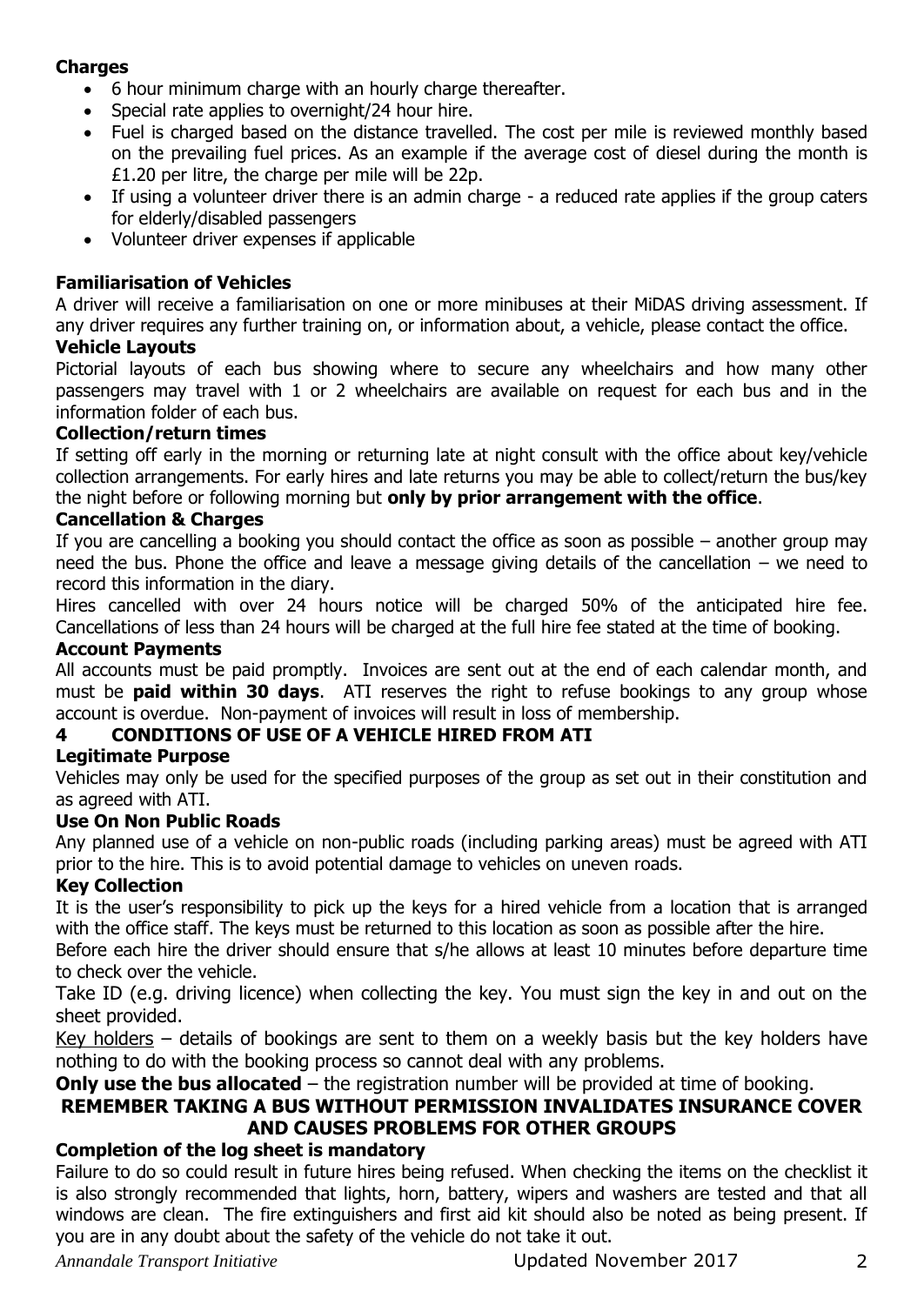## **Refuelling The Vehicle**

The cost of fuel will be invoiced to the user along with the hire at the end of the month. If the fuel gauge is showing less than half full, the driver should refuel the vehicle using the fuel card supplied in the information folder; the receipt should be stored in the pocket with the fuel card for collection.

#### **Damage Discovered on collection of the vehicle**

Any damage from the previous hire, along with any other defects, should be listed in the comment column, and reported to the office staff IMMEDIATELY by phoning 01576 203053. This must be done before using the vehicle otherwise the group will be held liable for any damage reported at the end of the hire. In the event that the damage would make it inadvisable to use the vehicle call the office or, outside of office hours, the emergency mobile (079 500 51239).

#### **Passengers with disability**

Use of the lift / ramp and transportation of wheelchair passengers may only be undertaken by drivers who have completed Accessible MiDAS training. Those groups using wheelchair access must ensure safe and clean storage of the minibus seats. Seats must be securely refitted after hire.

Do not interfere with the lift or hoist unless required for passengers. Each driver is responsible for ensuring that the equipment is not tampered with.

If there is a problem with the lift please consult the office  $-$  always check before setting out if you know you will need to use it.

It is the group's responsibility to assess each passenger's ability to use the steps or passenger lift when boarding or alighting from a minibus. Similarly, it is the group's responsibility (where applicable) to assess each passenger's ability to transfer safely from a wheelchair to a seat in a minibus, and from such a seat to a wheelchair.

#### **Cleaning of Vehicle**

Although vehicles will be cleaned regularly by ATI, users are expected to ensure that the bus is returned in a clean and tidy condition. For this reason **no smoking, alcohol, chewing gum or carry out meals are allowed on the vehicles.** A dustpan and brush is provided and should be used to remove all rubbish. Please contact the office and indicate in the comment column of the log sheet if the bus is untidy from the previous hire. Groups will be charged a cleaning fee of £10 if the vehicle is returned dirty. The cleanliness of the vehicles will be strictly monitored and repeated return in an untidy condition will result in registration being withdrawn.

# **5 BREAKDOWN, ACCIDENT AND SAFETY**

#### **Breakdown**

ATI vehicles have full breakdown cover. In the event of breakdown use the details in the information booklet in the vehicle. On return, the office should be contacted as soon as possible about any breakdown problems, especially when there is a potentially serious fault that might compromise safety. **ATI is not responsible for any garage costs incurred by users who do not use the above procedure.**

#### **Accident**

Normal procedure, as with any traffic accident, should be followed**. The user involved in any accident should not admit any claim (see further details in the information folder)** and any details should be referred to the office at the ATI address. If you cause damage to any person or vehicle, or if there is any dispute about this, you must contact ATI immediately – either leave a message on the answer phone or in an urgent situation, call the emergency mobile number. It is vital that ATI is informed of any potential claims against it BEFORE contact from the other party.

A full check should be made of the vehicle before any journey is continued after an accident. If in any doubt then the breakdown service should be used for the return of the vehicle. Any damage should be recorded on the log sheet in addition to phoning the information through to the office.

#### **Accidental Damage to Vehicle during hire**

In event of any accidental damage for which the user group is responsible, that group will be liable for payment of any damage up to a maximum of £150.00.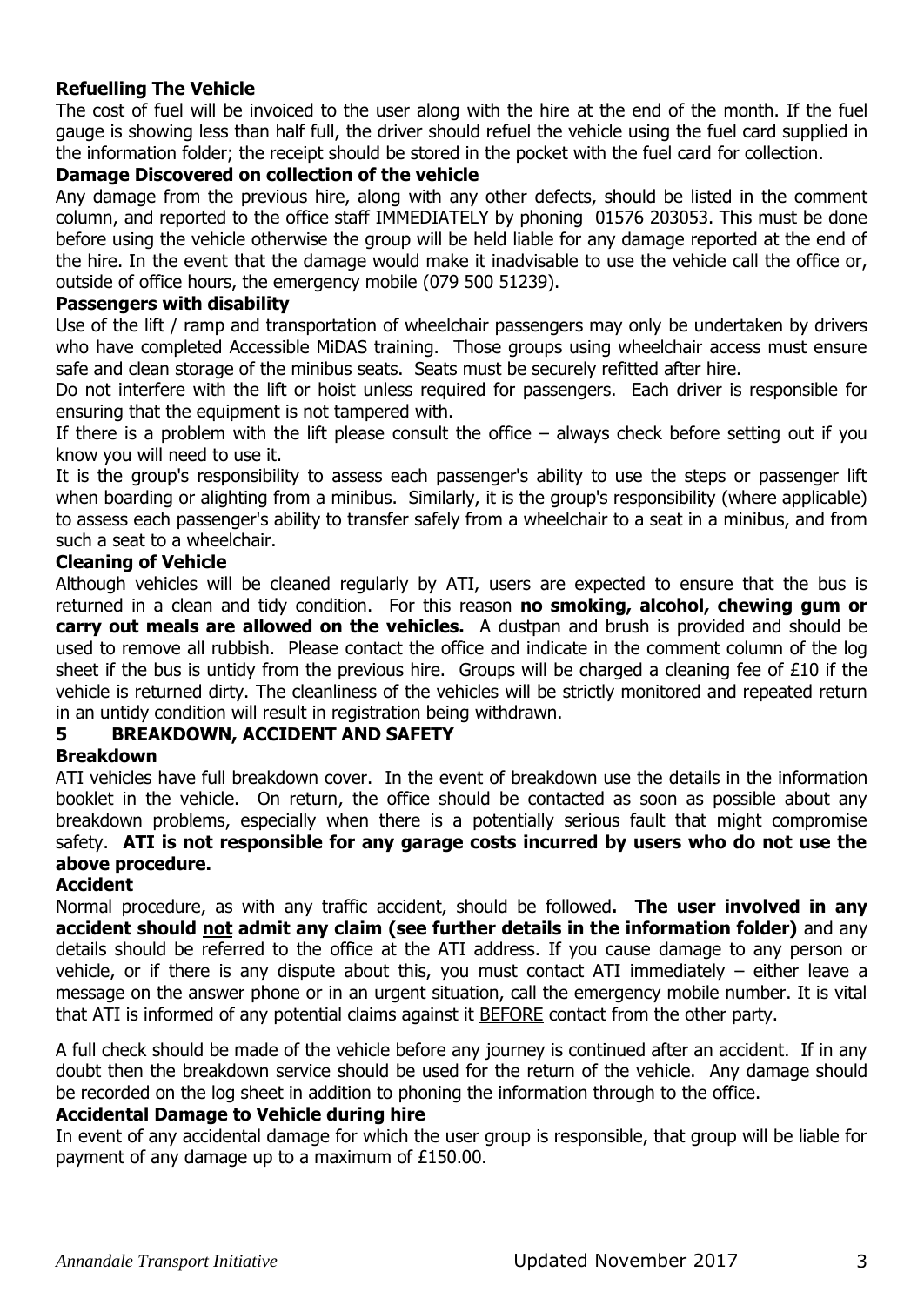## **Safety and Driver Responsibilities**

All drivers should make themselves conversant with the law about driving minibuses. This includes all the information contained in APPENDIX 1 concerned with driving law and seatbelts. Any change in these laws should also be adhered to.

Drivers are reminded not to exceed the maximum passengers that can be carried, all of whom should be seated and using seatbelts. Any parking tickets, speeding fines or similar convictions are the personal responsibility of the drivers.

#### **Security**

It is the **driver's** responsibility for security and the contents of the vehicle. While unattended the vehicle should be locked at all times.

#### **Escorts**

Drivers should ensure that there is an escort for passengers under 16 other than the driver so that attention is not distracted from the driving of the vehicle.

#### **Mobile Phones**

Drivers must not use mobile phones whilst driving.

#### **Assistance Dogs**

Only assistance dogs are permitted to travel on ATI vehicles.

#### **Reversing Alarm**

You should not use the reverse alarm and/or horn in built-up areas after 11.30 pm or before 7.00 am. **Lost Property**

Lost property can be retrieved from the office at 72-74 High Street, Lockerbie. Lost

property will be stored for one month only, after which it will be disposed of; perishable goods will only be stored for 48 hours.

#### **6 RIGHTS AND LIABILITY**

While ATI will make all reasonable efforts to ensure that a vehicle is available for all bookings it will not accept liability for any loss caused through unavailability for whatever reason. ATI will not accept any liability for loss or injury caused by actions of the user and/or driver.

For operational reasons ATI may need to change the vehicle allocated. ATI reserves the right to cancel any bookings at short notice for reasons of safety or any factor beyond its control.

ATI reserves the right to refuse to hire the bus out to any group, organisation or individual.

Annandale Transport Initiative 72-74 High Street Lockerbie DG11 2AA

Tel. No. 01576 203053 info@atibus.org.uk www.atibus.org.uk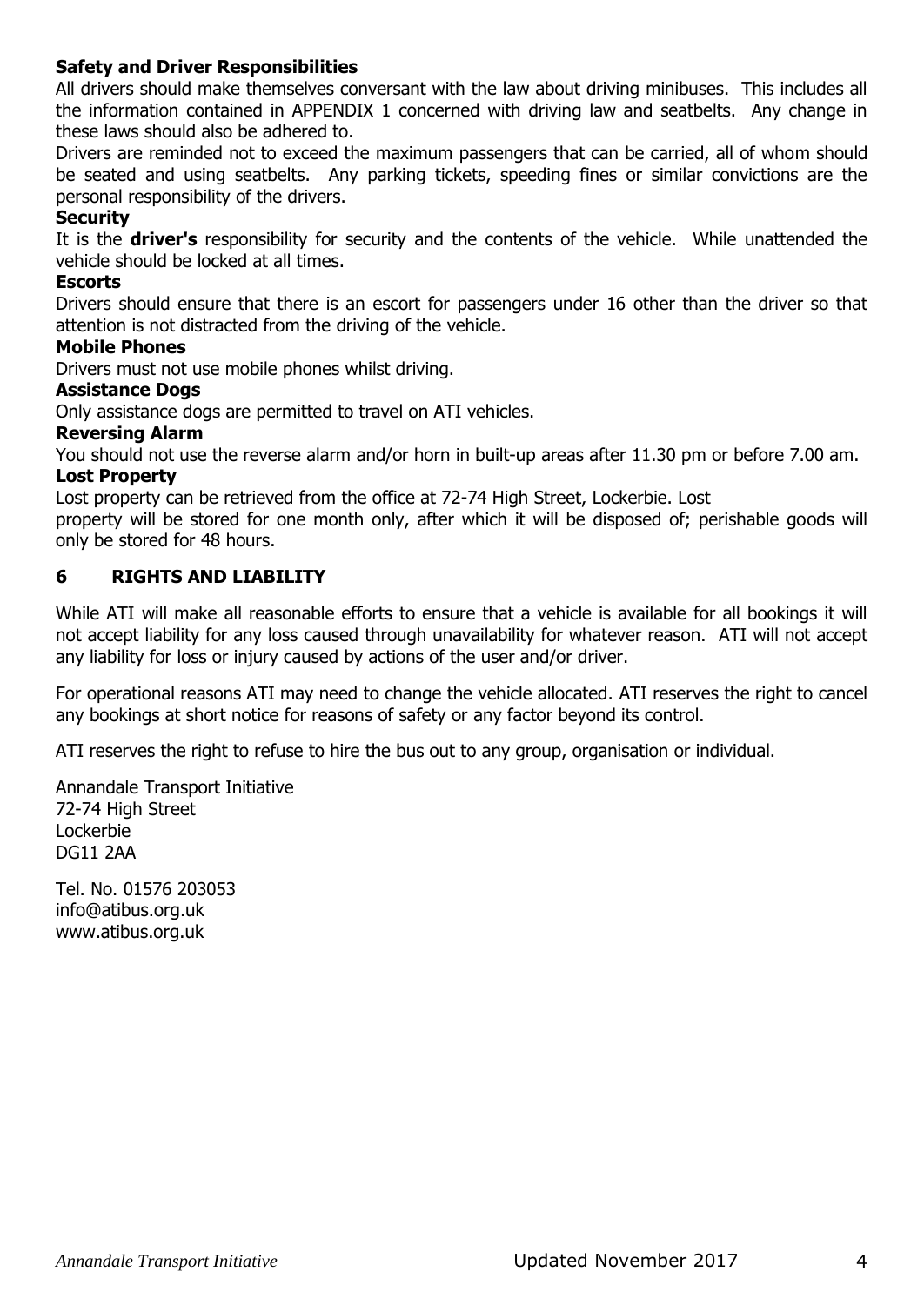# **INFORMATION FOR MINIBUS DRIVERS**

1. You are responsible for the state of the vehicle at all times. This includes tyres, steering, brakes, headlights, etc., and the fire extinguisher and first aid kit.

# **IF IN DOUBT, DON'T GO OUT.**

- 2**.** It is illegal to drive whilst under the influence of drugs. Drinking any amount of alcohol will impair your driving ability and may lead to a breach of the law. It is illegal to smoke whilst driving or when there are passengers in the vehicle. No smoking is allowed in any ATI vehicle.
- 3. You must obey the instructions of a uniformed police officer if stopped, and give your name and address, that of the vehicle owner, your date of birth and the vehicle registration number, if requested. You may be asked to produce your driving licence, the insurance certificate, and the latest MOT test certificate at a police station. This must be done within 7 days.
- 4. If involved in an accident, you must stop and exchange details with other parties. If this can't be done immediately, you must report it to a police station as soon as possible within 24 hours. If someone is injured, this must be reported. **DO NOT admit liability for the accident.**
- 5. When driving with passengers:
	- o All doors must be unlocked
	- $\circ$  You must be able to see through all windows
	- o All gangways must be kept clear
	- $\circ$  You must switch the engine off when refuelling
	- o You must behave in a civil manner
	- o You must not talk to anyone else
	- o You must not allow alcohol, carry out meals or smoking on the bus
- 6. Where no traffic signs set a speed limit, speed limits are as follows: Street lights closer than 200 yards – **30 mph** Other single carriageways – **50 mph** Dual carriageways – **60 mph** Motorways – **70 mph**
- 7. The law states that if there is a belt fitted, it must be used. It further states that it is the responsibility of the driver to ensure that all available belts are properly used when carrying children under 14. Drivers must comply with current legislation in force from time to time with regard to the use of seat belts.

It is the policy of ATI that drivers should not carry passengers who refuse to wear a seat belt. This is because an unbelted passenger would cause damage to other passengers in the event of an accident. If a passenger has a medical exemption from wearing a seatbelt this can be problematic. It is suggested that as a last resort (i.e. if the passenger cannot travel at all with a seatbelt on) the passenger may travel in the front passenger seat where the risk of damage to others is minimised.

8. Speed limiters have been fitted to all the minibuses. You will need to adjust your driving on dual carriageways and motorways. The MAXIMUM speed at which these buses can travel is limited to 100kph (62 mph) at all times and it is illegal for them to use the third lane of a **dual carriageway or motorway**.

Drivers will therefore need to assess overtaking opportunities very carefully before undertaking them as overtaking will take longer to complete than at present. When going on long motorway journeys you will need to allow more time to reach your destination (AT LEAST an extra 10 - 15 minutes for every 70 miles of motorway driving). Please remember once you reach 62 mph there is no more power available so drivers CANNOT accelerate out of a difficult situation. Drivers will need to read road and traffic conditions carefully at all times and err on the side of caution when in doubt.

- 10. At night you should always park on the nearside of the road, at least 10 metres away from the nearest road junction, and with the sidelights left on.
- 11. It is illegal to use a blue badge for purposes other than assisting severely disabled people.